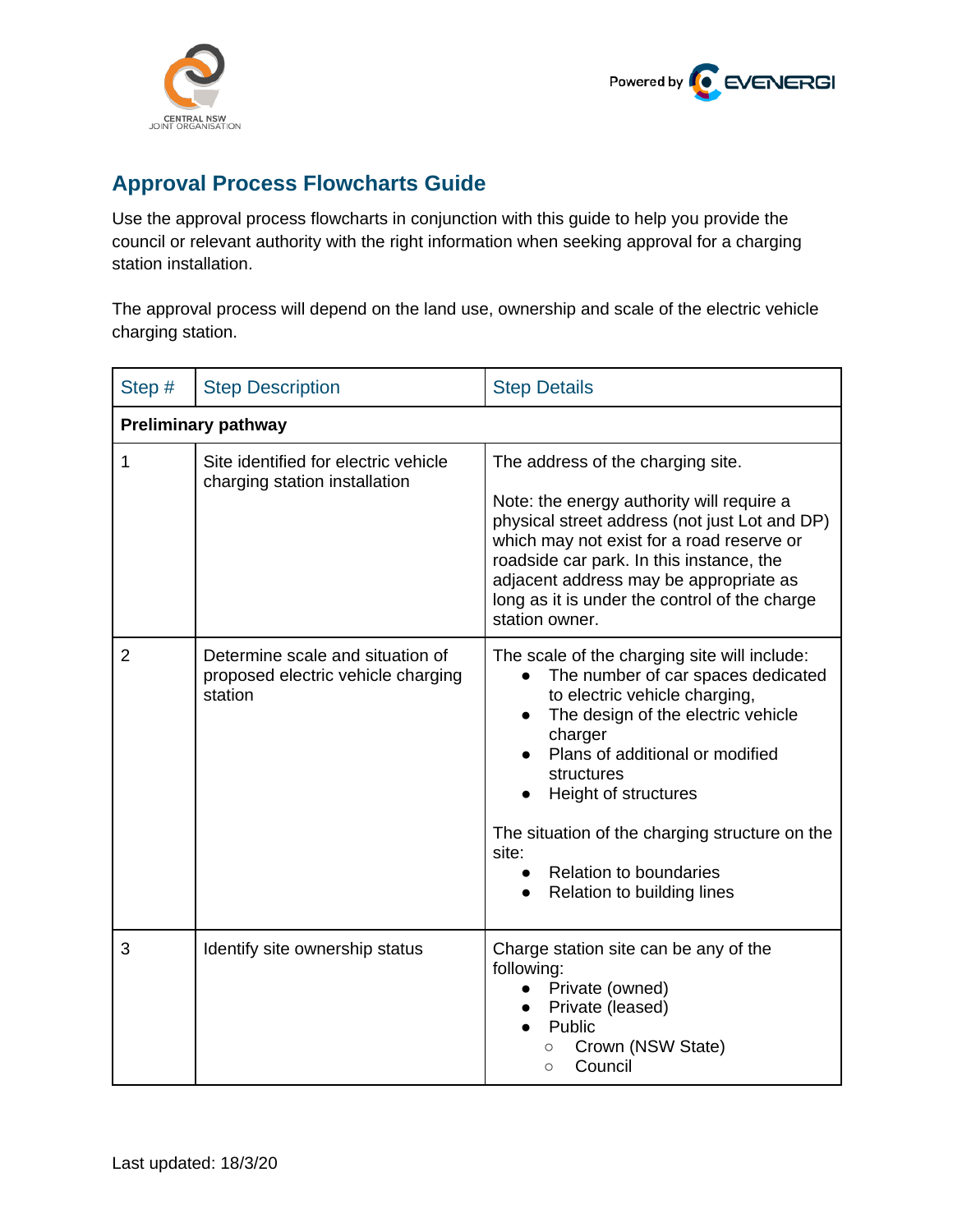



| Pathway A: Private land |                                                                                                      |                                                                                                                                                                  |  |
|-------------------------|------------------------------------------------------------------------------------------------------|------------------------------------------------------------------------------------------------------------------------------------------------------------------|--|
| A <sub>1</sub>          | Formal permission from landowner<br>required                                                         | The consent of the landowner must be<br>obtained. An "Owner authorisation" form can<br>be downloaded from the council website.                                   |  |
| A2                      | Provide information to council                                                                       | The form must be provided to the council,<br>cosigned by the landholder and tennant.                                                                             |  |
| A3.1                    | Will the electric vehicle charging<br>station change the "use" of the<br>land?                       | A commercial charge station, if the primary<br>activity on the land may constitute a change<br>in the use of land. This will require planning<br>consent.        |  |
| A3.2                    | Does the electric vehicle charge<br>station trigger the provisions of an<br>overlay (e.g. Heritage)? | If the charge station is to be installed on a<br>heritage listed property, planning consent is<br>required.                                                      |  |
| A3.3                    | Do other structures require planning<br>consent?<br>Carpark<br>Signage<br>canopies                   | Other structures that are part of the charge<br>station will need planning consent according<br>to their classification under the Building<br>Code of Australia. |  |

| Pathway B: Public land |                                                                                                                                     |                                                                                                                                                                                                                                          |  |
|------------------------|-------------------------------------------------------------------------------------------------------------------------------------|------------------------------------------------------------------------------------------------------------------------------------------------------------------------------------------------------------------------------------------|--|
| B1                     | Information and consent received<br>by external authorities, including:<br>• Council<br><b>NSW Government</b><br>• Essential Energy | The authority responsible for the public land<br>must be identified.<br>Obtain an Application for Consent for Works<br>and Structures in/on a Public Road from the<br>council website. Terms are stipulated under<br>The Roads Act 1993. |  |
| B <sub>2</sub>         | Impact on existing infrastructure<br>understood, including;<br>Car parking<br><b>Electricity network</b>                            | An impact statement must be provided to the<br>council.                                                                                                                                                                                  |  |